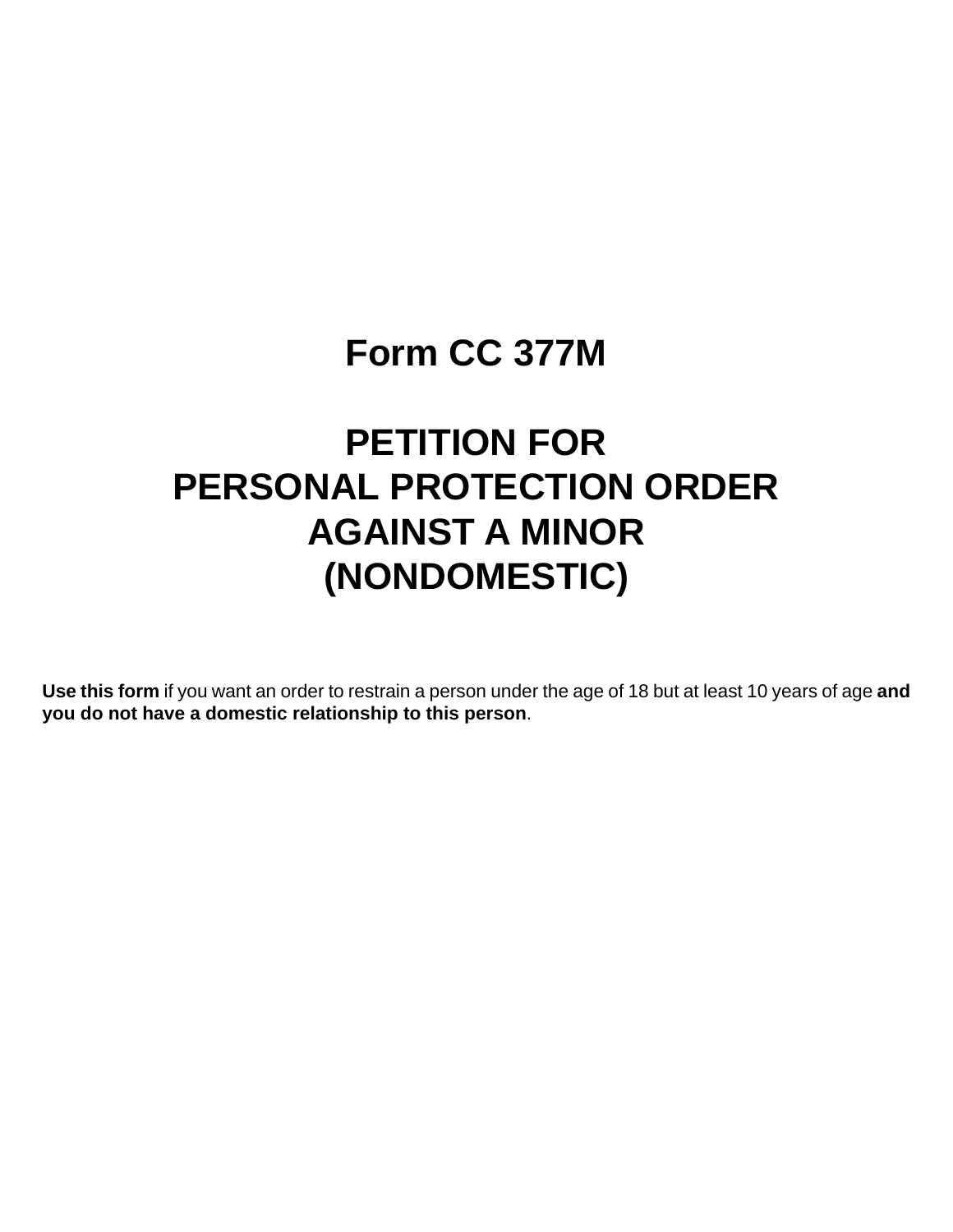## **INSTRUCTIONS FOR COMPLETING "PETITION FOR PERSONAL PROTECTION ORDER AGAINST A MINOR (NONDOMESTIC)"**

## **Please print neatly. Press firmly because you are printing on five copies.**

By filling in this form, you are asking for a personal protection order that tells the respondent not to do certain things you don't want him or her to do. **If you are in immediate danger,** you should ask the judge for an "ex parte" order, which will be issued without waiting for a hearing.

Items A through G must be completed before your petition can be filed with the court. Please read the instruction for each item. Then fill in the correct information for that item on the form.

- **A** Write **your** name, address, and telephone number in the "Petitioner" box. If you are under 18 years of age, write in your date of birth. Write the name, address, and telephone number and date of birth or age of the person you want restrained in the "Respondent" box. **If you want your address and telephone number to be kept from the respondent, do not write your address here. Put in the address of a relative or friend or a post office box where the court can contact you.**
- **B** Check whether there is a pending action between you and the respondent. If there is, fill in the case number, the name of the court, the county, and the state or province where the action was filed, and the name of the judge.

Check whether there are any court orders or judgments between you and the respondent. If there are, fill in the case number, the name of the court, the county, and the state or province where the order or judgment was entered, and the name of the judge that signed the order.

- **C Explain in** as much **detail** as possible why you are asking for a personal protection order. Describe what has happened or what has been threatened so the judge has enough facts to decide if a personal protection order should be signed. If you want to prohibit stalking, you must detail two or more separate instances of harassment (unconsented contact) that caused you to feel terrorized, frightened, intimidated, threatened, harassed, or molested. Include dates and places. Write on a separate sheet of paper and attach it to this form. If you only want to prohibit the posting of a message through the use of any medium of communication, including the Internet or a computer or any electronic medium, you must detail what caused you to feel terrorized, frightened, intimidated, threatened, harassed, or molested.
- **D**) Check only those boxes you need because you must be able to convince the judge you need all the protection you are requesting. Check box a only if you provided details in item 3 that support an order against stalking.
- **E**) An "ex parte order" means you do not have to let the other party know in advance that you are asking the court for an order and you do not have to wait for a court hearing to get the order. Check the box for an "ex parte order" if you believe the other party might hurt you or threaten you if he or she found out you were getting an ex parte personal protection order.

If you do not check the box for an ex parte order, you must have a court hearing. Fill out form CC 381.

- **F**) If you are under 18 years old, you may need an adult (called a "next friend") to petition for you. Check this box if you have a next friend helping you file this form, and have the next friend sign the petition.
- **G** Write in today's date and sign the form. Hand the form to the county clerk. The clerk will fill in the rest of the information and will give you your copies.

**NOTE:** There are only five copies of this form. You will need to make extra copies of this form for each parent, guardian, or custodian of the respondent.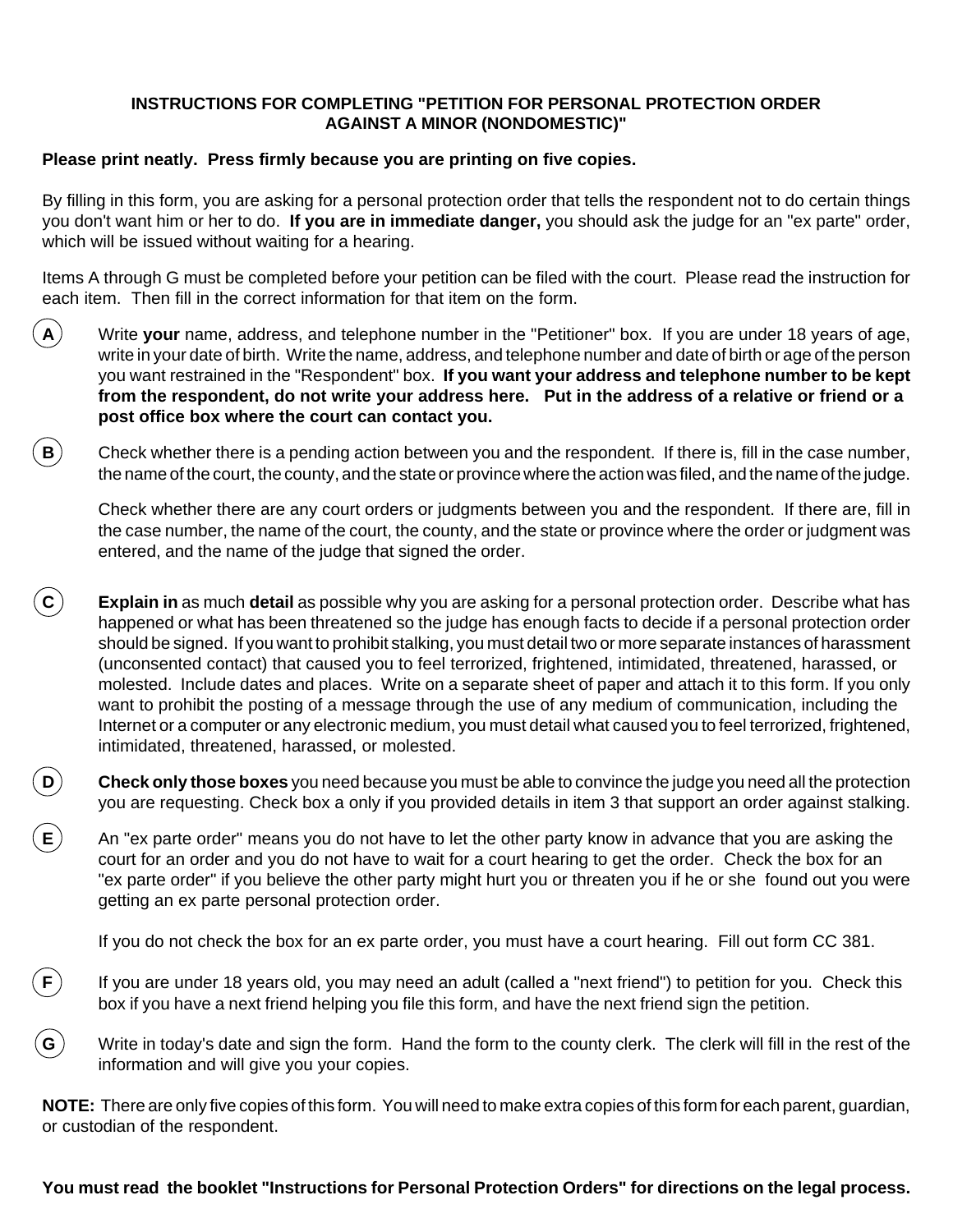| Approved, SCAO                                                                                                                                                    | Original - Court<br>1st copy - Judge/Assignment clerk (green)<br>2nd copy - Respondent (blue)                                                                                                                                                                                                                                                                                          |                                                                                          | 3rd copy - Petitioner (pink)<br>4th copy - Return (yellow)<br><b>CASE NO.</b> |                     |
|-------------------------------------------------------------------------------------------------------------------------------------------------------------------|----------------------------------------------------------------------------------------------------------------------------------------------------------------------------------------------------------------------------------------------------------------------------------------------------------------------------------------------------------------------------------------|------------------------------------------------------------------------------------------|-------------------------------------------------------------------------------|---------------------|
| <b>STATE OF MICHIGAN</b><br><b>JUDICIAL CIRCUIT</b><br><b>COUNTY</b>                                                                                              | PETITION FOR PERSONAL PROTECTION<br><b>ORDER AGAINST A MINOR</b><br>(NONDOMESTIC)                                                                                                                                                                                                                                                                                                      |                                                                                          |                                                                               |                     |
| Court address                                                                                                                                                     |                                                                                                                                                                                                                                                                                                                                                                                        |                                                                                          |                                                                               | Court telephone no. |
| Petitioner's name<br>$(\mathbf{A})$                                                                                                                               | <b>DOB</b>                                                                                                                                                                                                                                                                                                                                                                             | Respondent's name, address, and telephone no.                                            |                                                                               | DOB or age          |
| Address and telephone no. where court can reach petitioner                                                                                                        | v                                                                                                                                                                                                                                                                                                                                                                                      |                                                                                          |                                                                               |                     |
|                                                                                                                                                                   | 1. The petitioner and respondent have never been husband and wife, resided in the same household together, had a child in<br>common, or had a dating relationship with one another. The respondent is not the unemancipated minor child of the petitioner.<br>The petitioner is not the unemancipated minor child of the respondent. The respondent is between 10 and 17 years of age. |                                                                                          |                                                                               |                     |
| (B<br>2. a. There<br>are<br>are not<br>Case number                                                                                                                | Name of court, county, and state or province                                                                                                                                                                                                                                                                                                                                           | other pending actions in this or any other court regarding the parties.<br>Name of judge |                                                                               |                     |
| b. There<br>are<br>are not<br>Case number                                                                                                                         | orders/judgments entered by this or any other court regarding the parties.<br>Name of court, county, and state or province<br>Name of judge                                                                                                                                                                                                                                            |                                                                                          |                                                                               |                     |
| <sup>'</sup> D                                                                                                                                                    | 4. I make this petition under the authority of MCL 600.2950a(1) and ask the court to grant a personal protection order prohibiting                                                                                                                                                                                                                                                     |                                                                                          |                                                                               |                     |
| the respondent from<br>$\exists$ following me or appearing within my sight.<br>appearing at my workplace or residence.                                            | $\perp$ a. stalking me as defined by MCL 750.411h and MCL 750.411i, which includes but is not limited to<br>approaching or confronting me in a public place or on private property.                                                                                                                                                                                                    |                                                                                          |                                                                               |                     |
| sending mail or other communications to me.<br>contacting me by telephone.<br>threatening to kill or physically injure me.<br>purchasing or possessing a firearm. | entering onto or remaining on property owned, leased, or occupied by me.<br>placing an object on or delivering an object to property owned, leased, or occupied by me.                                                                                                                                                                                                                 |                                                                                          |                                                                               |                     |
| other:<br>electronic medium, pursuant to MCL 750.411s.                                                                                                            | $\exists$ b. posting a message through the use of any medium of communication, including the Internet or a computer or any                                                                                                                                                                                                                                                             |                                                                                          |                                                                               |                     |
| $\mathbf{E}$                                                                                                                                                      | 5. I request an ex parte order because immediate and irreparable injury, loss, or damage will occur between now and a<br>hearing or because notice itself will cause irreparable injury, loss, or damage before the order can be entered.                                                                                                                                              |                                                                                          |                                                                               |                     |
| $(\mathbf{F})$                                                                                                                                                    | 6. I have a next friend petitioning for me. I certify that the next friend is not disqualified by statute and is an adult.                                                                                                                                                                                                                                                             |                                                                                          |                                                                               |                     |
| $(\mathbf{G})$<br>Date                                                                                                                                            | /s/                                                                                                                                                                                                                                                                                                                                                                                    | Petitioner's/Next friend's signature                                                     |                                                                               |                     |
|                                                                                                                                                                   | CC 377M (4/14) PETITION FOR PERSONAL PROTECTION ORDER AGAINST A MINOR (NONDOMESTIC)                                                                                                                                                                                                                                                                                                    |                                                                                          | MCL 600.2950a, MCL 712A.2(h), MCR 3.703                                       |                     |